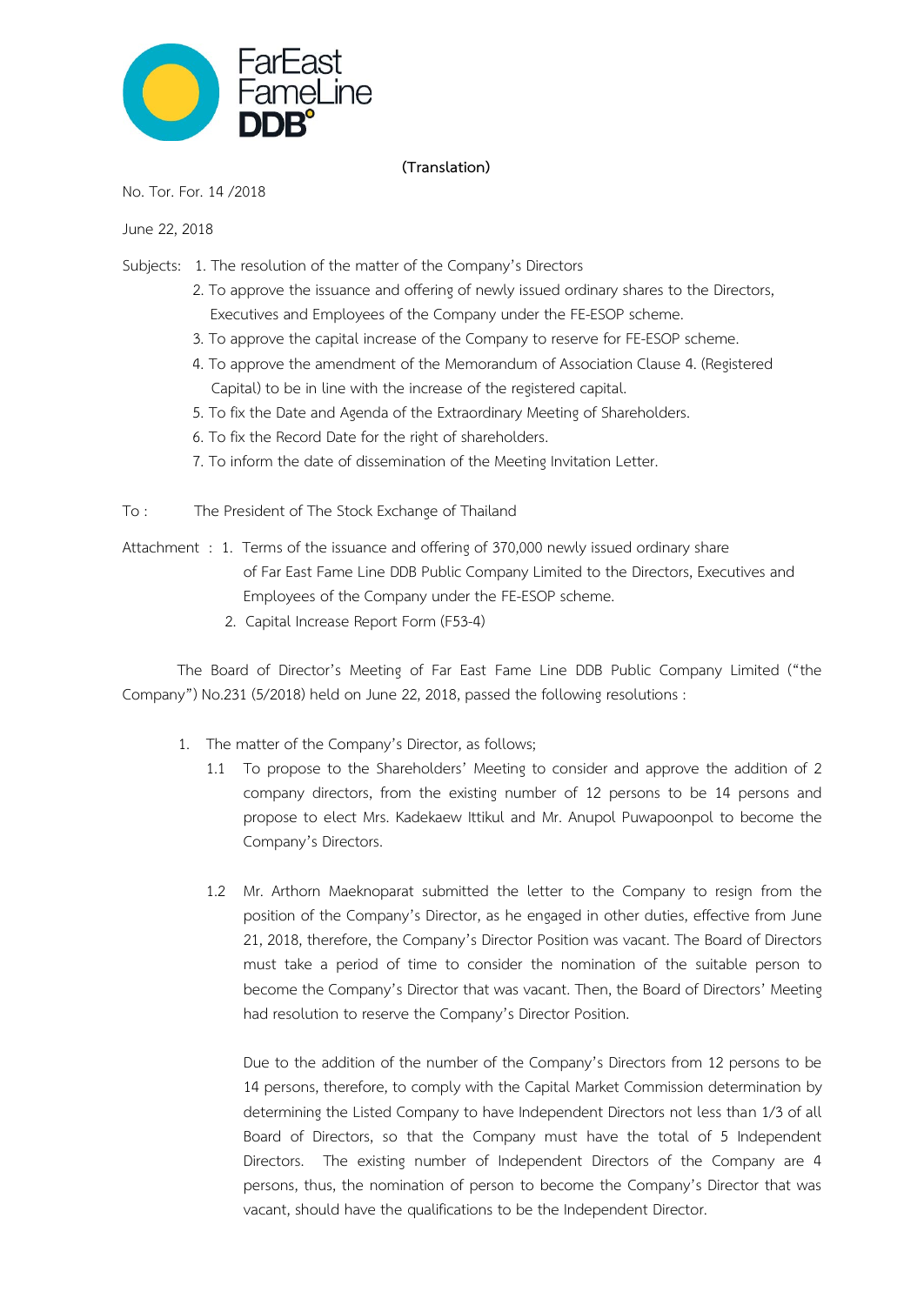

2. Resolved to propose to the Shareholders' Meeting to consider and approve the issuance and offering of the newly issued ordinary shares to Directors, Executives and Employees and of the Company under the Employee Stock Option Program (FE-ESOP), in the amount of 370,000 shares which is equivalents to 4.93 percent of the total paid-up shares of the Company. The objective of the FE-ESOP is to motivate the Directors, Executives and Employees to perform their duties in the best interests of the Company as well as retain them with the Company. The details are shown in attachment 1.

3. Resolved to propose to Shareholders' Meeting to consider and approve the capital increase of the Company in the amount of Baht 3,700,000 , from the existing registered capital of Baht 75,000,000 to Baht 78,700,000 by issuing 370,000 ordinary shares at par value of Baht 10 , which are reserved for the issuance and offering of the newly issued ordinary shares to Directors, Executives and Employees under the FE-ESOP scheme. The details are shown in attachment 2.

4. Resolved to propose to the Shareholders' Meeting to consider and approve the amendment of Clause 4 of the Memorandum of Association of the Company to be in line with the increase of the registered capital of the Company.

| "Clause 4 |  |  |  | Registered capital 78,700,000 Baht (Seventy Eight Million Seven Hundred Thousand Baht) |
|-----------|--|--|--|----------------------------------------------------------------------------------------|
|-----------|--|--|--|----------------------------------------------------------------------------------------|

 Divided into 7,870,000 Shares At the par value of 10 Baht (Ten Baht) Divided into : Ordinary shares 7,870,000 Shares Preferred shares - None - "

5. Resolved to hold the Extraordinary Meeting of Shareholders No.1/ 2018 at 2:30 p.m. on Wednesday August 1, 2018 at the Conference Room of the Company, at 465/1 – 467, Si Ayutthaya Road, Ratchathewi District, Bangkok Metropolis. The agenda are as follows:

- Agenda 1. To adopt the Minutes of the Ordinary Meeting of Shareholders No.24 held on April 26, 2018
- Agenda 2. To approve the addition of 2 company directors, from the existing number of 12 persons to be 14 persons and elect Mrs. Kadekaew Ittikul and Mr. Anupol Puwapoonpol to become the Company's Directors.
- Agenda 3. To consider and approve the issuance and offering of the newly issued ordinary shares to the Directors, Executives and Employees of the Company under the Employee Stock Option Program (FE-ESOP), in the amount of 370,000 shares.
- Agenda 4. To consider and approve the capital increase of the Company in the amount of Baht 3,700,000 , from the existing registered capital of Baht 75,000,000 to Baht 78,700,000 by issuing 370,000 ordinary shares at par value of Baht 10, which are reserved for the issuance and offering of the newly issued ordinary shares to Directors, Executives and Employees under the FE-ESOP scheme.
- Agenda 5. To consider and approve the amendment of Clause 4 of the Memorandum of Association of the Company to be in line with the increase of the registered capital of the Company.
- Agenda 6. To consider other matters (if any)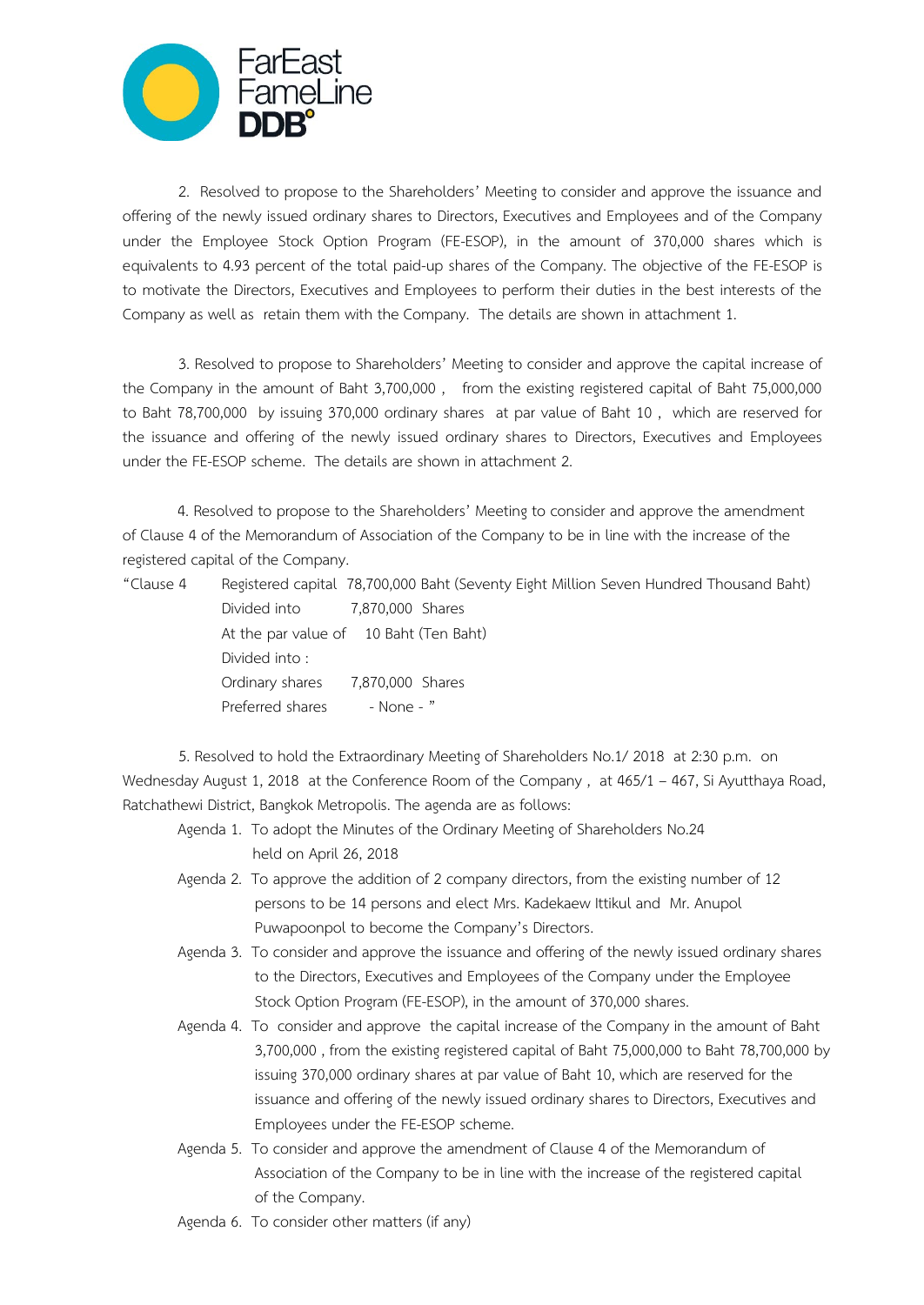

6. The Record Date to determine the names of shareholders who have rights to attend the Extraordinary Meeting of Shareholders No.1/2018 will be on July 9, 2018.

7. The Company shall disseminate the meeting invitation letter for the Extraordinary Meeting of Shareholders No.1/2018 together with the attached documents, both in Thai and English, via the Company website [\(www.fareastddb.com\)](http://www.fareastddb.com/) under the heading "Investor Relations", accessible from July 2, 2018 onwards. Whereas the actual meeting invitation letter and the attached documents shall be delivered to the shareholders via registered mail, according to the shareholders' names appearing on July 9, 2018, the Record Date to determine the names of shareholders who have rights to attend the Extraordinary Meeting of Shareholders No1/2018.

Please be informed accordingly.

Yours sincerely,

Malee Leelasiriwong (Mrs. Malee Leelasiriwong) Director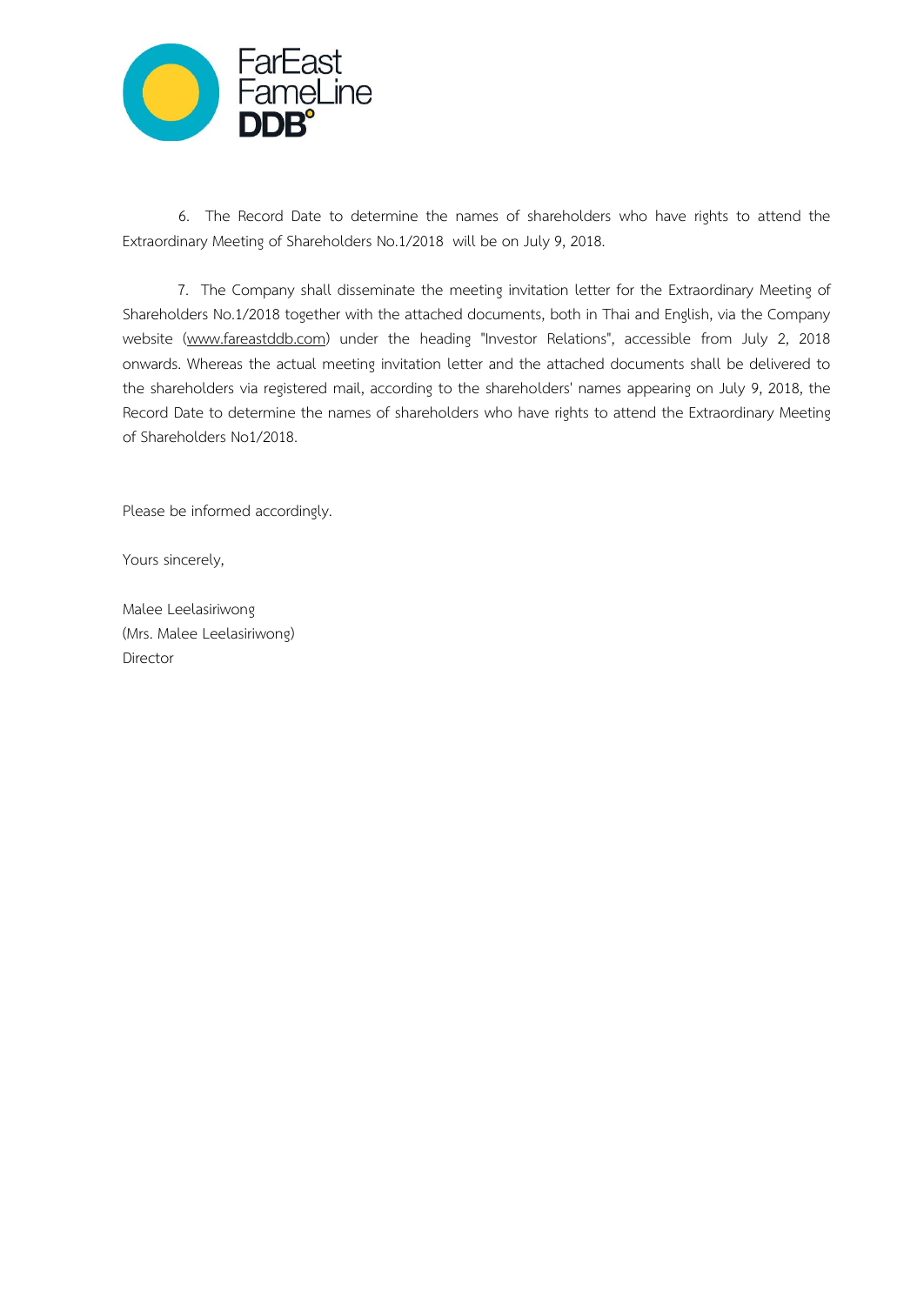

**Terms of the Issuance and Offering of 370,000 Newly Issued Ordinary Shares to Director, Executives and Employees of Far East Fame Line DDB Public Company Limited ("Company") under the Employee Stock Option Program (FE-ESOP)** 

### **1. Objectives**

1.1 The FE-ESOP will serve as motivation and reward for the contribution, dedication and performance of Directors, Executives and Employees so that they will be encouraged to perform their work to the fullest and create maximum return for the Company and its shareholders.

1.2 To retain Directors, Executives and Employees with outstanding performance and who are irreplaceable, to work with the Company in the long run to help the Company achieve its goals.

## **2. Details of the Company's newly issued ordinary shares**

| Name of Securities                               | Ordinary shares of Far East Fame Line DDB Public Company<br>Limited                                                                                                                                                                                                                                   |
|--------------------------------------------------|-------------------------------------------------------------------------------------------------------------------------------------------------------------------------------------------------------------------------------------------------------------------------------------------------------|
| Nature                                           | Newly issued ordinary shares                                                                                                                                                                                                                                                                          |
| Type                                             | Registered transferable ordinary shares.                                                                                                                                                                                                                                                              |
| Offering method                                  | The Company will offer the Newly Issued Ordinary Shares by<br>allocating them to Directors, Executives and Employees of the<br>Company under FE-ESOP whose status specified in Clause 3.<br>and they have the right to subscribe for the shares according to<br>the conditions specified in Clause 6. |
| Term of scheme                                   | 1 years starting from the date that the Shareholders' Meeting<br>approved the FE-ESOP. (1 August 2018 to 31 July 2019)                                                                                                                                                                                |
| Total number of ordinary<br>shares to be offered | 370,000 newly issued ordinary shares with the par value<br>Baht 10 each. (4.93 percent of paid-up capital as of 21 June,<br>2018, total 7,500,000 shares)                                                                                                                                             |
| The market price                                 | Calculation from the weighted average price of the Company's<br>shares traded on the SET for 15 consecutive business days from<br>the Board of Directors approved. ( during 1 June 2018 to 21<br>June 2018) The market price of shares is Baht 166.19.                                                |
| Offering price per share                         | The Company will offer the Shares with Baht 99.00 each time.                                                                                                                                                                                                                                          |
| Fixing Price Date                                | The Board of Directors has the resolution to propose to the<br>Shareholders' Meeting to approve the FE-ESOP. (22 June 2018)                                                                                                                                                                           |
| Offering period                                  | 1 August 2018 to 31 July 2019.                                                                                                                                                                                                                                                                        |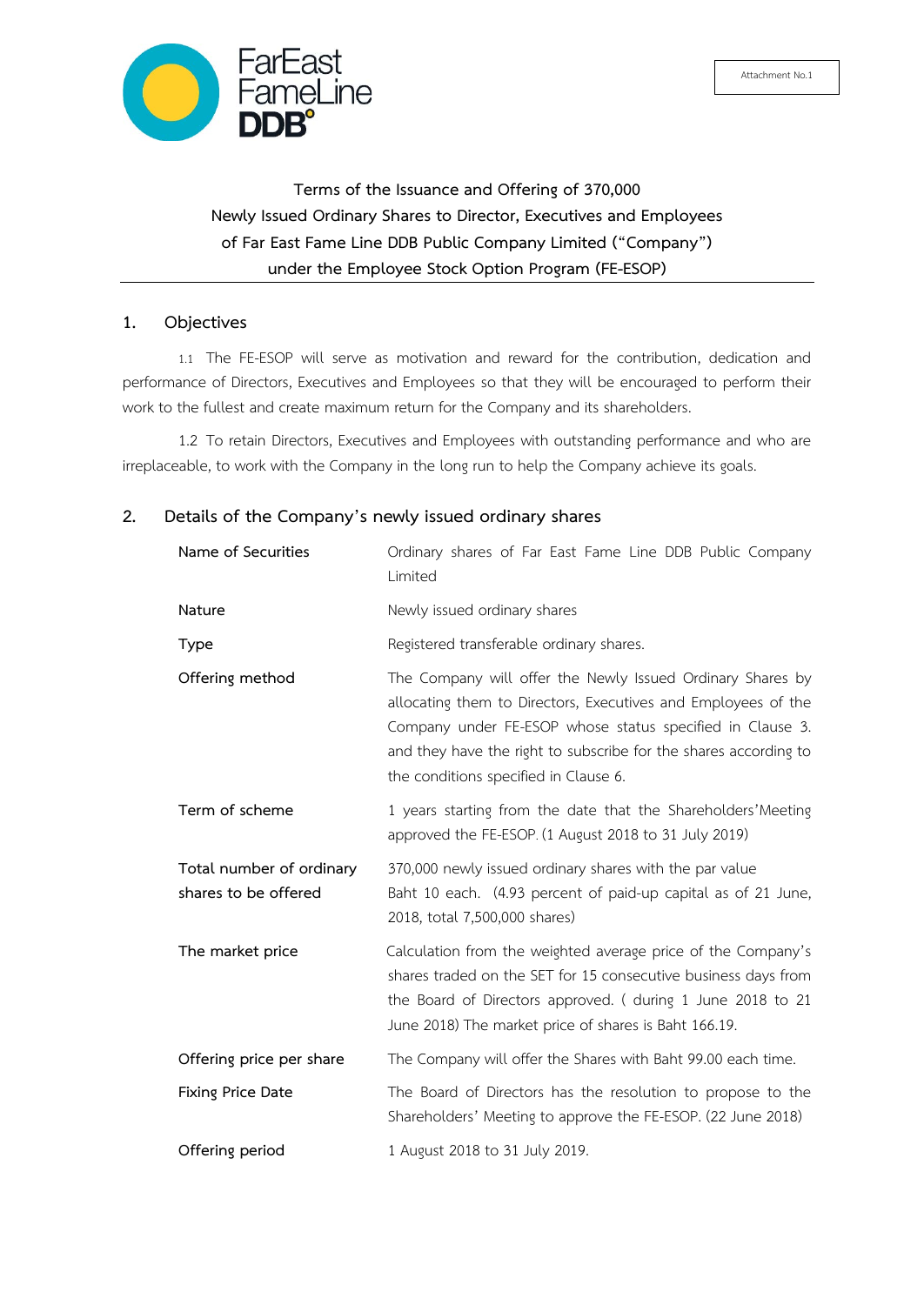

| Issuing and Offering Date | The Executive Committee of the Company and/or individual    |
|---------------------------|-------------------------------------------------------------|
|                           | and/or committee as authorized from the Executive Committee |
|                           | will specify issuing and offering date.                     |
| Secondary market          | The Company will proceed to list the Shares on the Stock    |
| for he Shares             | Exchange of Thailand (SET).                                 |

## **3. Method for Offering of Shares**

3.1 The Company will offer 370,000 Shares to Directors, Executives and Employees of the company follow by offering period after the Shareholder Meeting approved as detailed as follows:

- (A) The Executive Committee and/or individual and/or committee as authorized from the Executive Committee shall be empowered to specify the names of the Directors, Executives and Employees who will be allocated the FE-ESOP, and the number of FE-ESOP to be allocated to each person: and change, increase, or decrease the number of FE-ESOP already allocated to Directors, Executives and Employees. Including the fixing of issuing and offering date and setting rules, conditions and other details in connection with FE-ESOP.
- (B) Each person of Directors, Executives and Employees will be allocated for newly ordinary shares not more than 5% of the total newly issued ordinary shares amount.

3.2 The common stock will be allotted according to Notification of Office of the Capital Market Supervisory Board Tor Jor 32/2008 regarding offering newly issued ordinary shares to directors of employees and Tor Jor 29/2012 regarding offering newly issued ordinary shares to directors or employees (No.2), as well as related notifications from the Stock Exchange of Thailand.

- 3.3 Qualifications of Directors, Executives and Employees eligible for this ESOP offering.
	- (A) Being the Directors, Executives and Employees or consultant of the Company on the FE-ESOP allocation date.
	- (B) The number of the shares to be offered to different FE-ESOP qualified Directors, Executives and Employees may vary depending on their job position, scope of their duties and responsibilities and including their past dedications and contributions to the Company.
	- (C) If the status of Directors, Executives and Employees of the Company has ceased due to any reasons, the offering of newly ordinary shares will become invalid.

3.4 The Executive Committee of the Company is has the right to abort the offering of newly issued ordinary shares for the un-subscribed portion.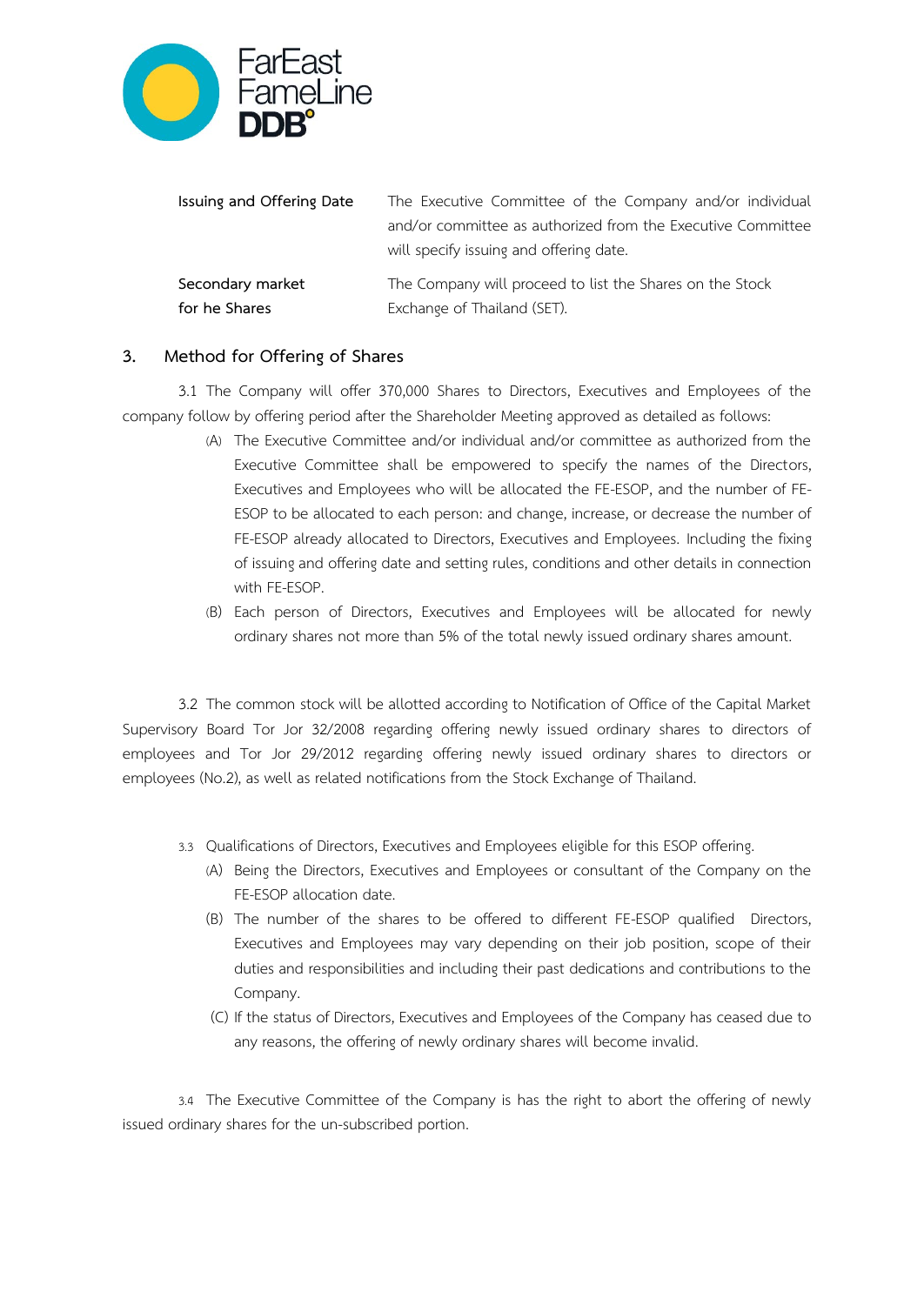

# **4. List of Directors and Executives eligible for this Offering and number of the Shares to be offered**

4.1 The Company's Directors

|                     | Name           | Position       | Number of the<br>Shares to be<br>offered (Shares) | Percentage of the<br>number of the<br>offered |
|---------------------|----------------|----------------|---------------------------------------------------|-----------------------------------------------|
|                     |                |                | Not more than 5%                                  | Not more than 5                               |
| 1. Mr. Boonchai     | Chokwatana     | Chairman       |                                                   |                                               |
| 2.<br>Mr. Wasin     | Teyateeti      | Vice Chairman  | Not more than 5%                                  | Not more than 5                               |
| Mr. Wichar<br>3.    | Ldallitsakool  | President      | Not more than 5%                                  | Not more than 5                               |
| Mrs. Chailada<br>4. | Tantivejakul   | Vice President | Not more than 5%                                  | Not more than 5                               |
| Mrs. Malee<br>5.    | Leelasiriwong  | Director       | Not more than 5%                                  | Not more than 5                               |
| Mr. Chailadol<br>6. | Chokwatana     | Director       | Not more than 5%                                  | Not more than 5                               |
| 7. Miss Waraporn    | Kulsawatpakdee | Director       | Not more than 5%                                  | Not more than 5                               |

4.2 The Executives that proposing to be elect as the Company's Directors, in the Extraordinary Meeting of Shareholders No.1/2018 to be held on 1 August 2018

| Name             |             | Position          | Number of the<br>Shares to be<br>offered (Shares) | Percentage of the<br>number of the<br>offered |
|------------------|-------------|-------------------|---------------------------------------------------|-----------------------------------------------|
| 1. Mrs. Kadekaew | Ittikul     | Managing Director | Not more than 5%                                  | Not more than 5                               |
| Mr. Anupol       | Puwapoonpol | Managing Director | Not more than 5%                                  | Not more than 5                               |

# **5. List of Directors, Executives and Employees of the company for an offering of more than 5 percent, of the total number of the Shares in this Offering**

- None -

# **6. Conditions for subscription for the Newly Issued Ordinary Shares for Directors, Executives and Employees**

6.1 The Executive Committee and/or individual and/or committee as authorized from the Executive Committee of the company will specify the date for the subscription of the shares to be offered to the Directors, Executives and Employees at each offering.

6.2 Unless otherwise specified in Clause 6.3, Directors, Executives and Employees who will subscribe for the shares on the specified subscription date must be the Directors, Executives and Employees of the Company as at the relevant subscription date.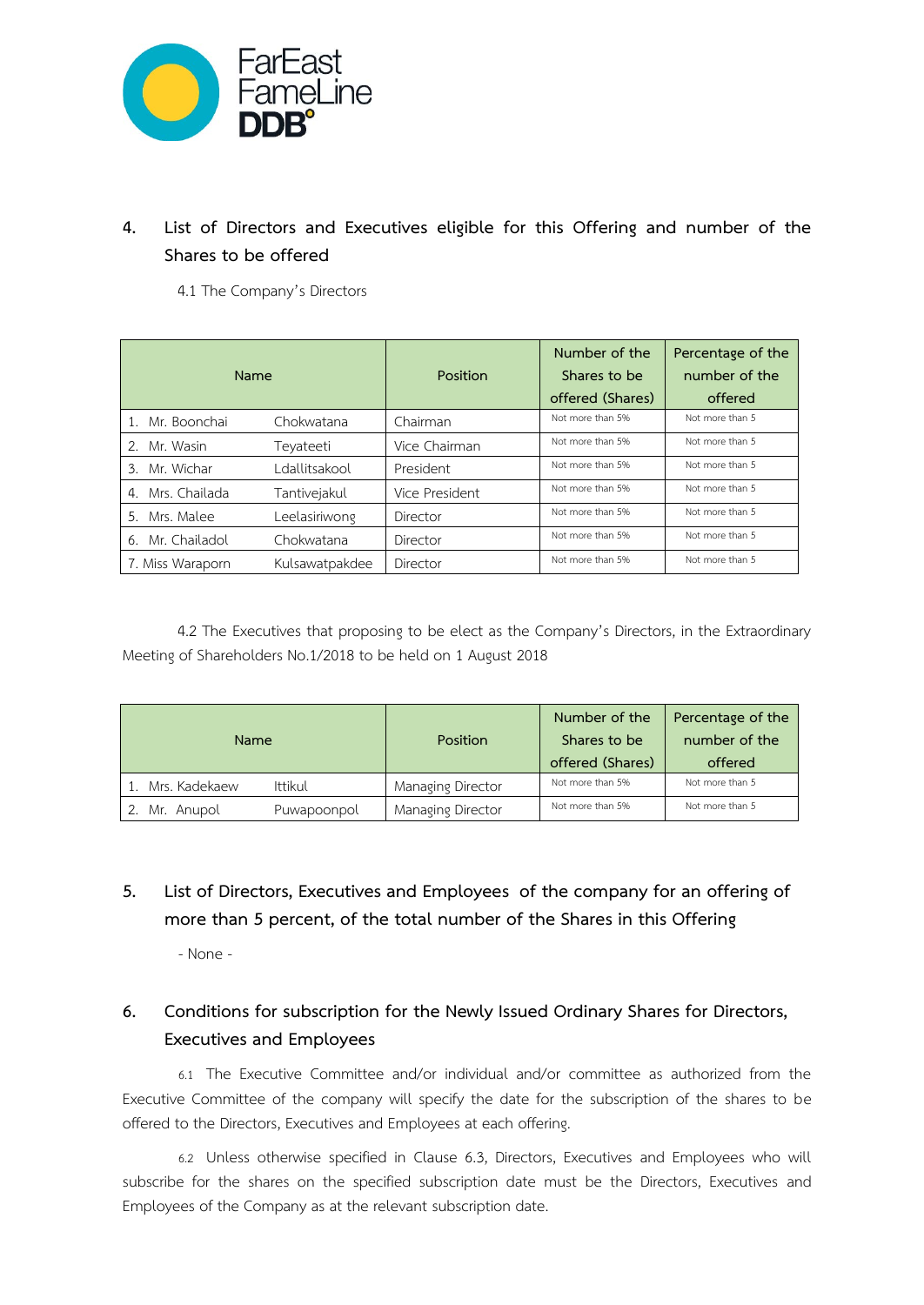

6.3 The Directors, Executives and Employees must subscribe for the shares based on his/her rights and pay the subscription price on the subscription date or any date as may be extended by the Executive Committee and/or individual and/or committee as authorized from the Executive Committee of the company.

6.4 The Directors, Executives and Employees under the FE-ESOP are liable to personal income tax and they have to pay tax immediately on the subscription date of the newly issued ordinary shares. According to the profit between the offer price and the market price.

# **7. Obligation between the Company and Directors, Executives and Employees of the Company to Sell Ordinary Shares**

 Directors, Executives and Employees of the Company who subscription of newly issued ordinary shares under the FE-ESOP scheme will be prohibited to sell shares for a period of 2 years from the date of ownership of the newly issued ordinary shares.

## **8. Effect on the Shareholdes**

### **Price dilution:**

In the instance that all 370,000 FE-ESOP newly ordinary shares are sold, the offering price is 99.00 baht per share , the existing number of paid-up shares of the Company is 7,500,000 ; the effect on the market price at the time of subscription (Price Dilution) is 1.90 percent.

### **Where:**

|                                         | (Market Price x No. of Paid-up shares) + (Offering price x No. of Reserved shares for this offering) |
|-----------------------------------------|------------------------------------------------------------------------------------------------------|
| Market price after issuance of shares = | (No. of Paid-up shares + No. of Reserved shares for this offering)                                   |
| Market price after issuance of shares = | $(166.19 \times 7,500,000) + (99.00 \times 370,000)$<br>$(7,500,000 + 370,000)$                      |
| $=$                                     | 163.03                                                                                               |
|                                         |                                                                                                      |
|                                         | Market price before the offering – Market price after issuance of shares                             |
|                                         |                                                                                                      |
| Price Dilution $=$                      | Market price before the offering                                                                     |
|                                         | As such Price Dilution can be calculated as follows:                                                 |
|                                         | $166.19 - 163.03$                                                                                    |
| Price Dilution $=$                      | 166.19                                                                                               |
| $=$                                     | 0.0190                                                                                               |
| $=$                                     | 1.90%                                                                                                |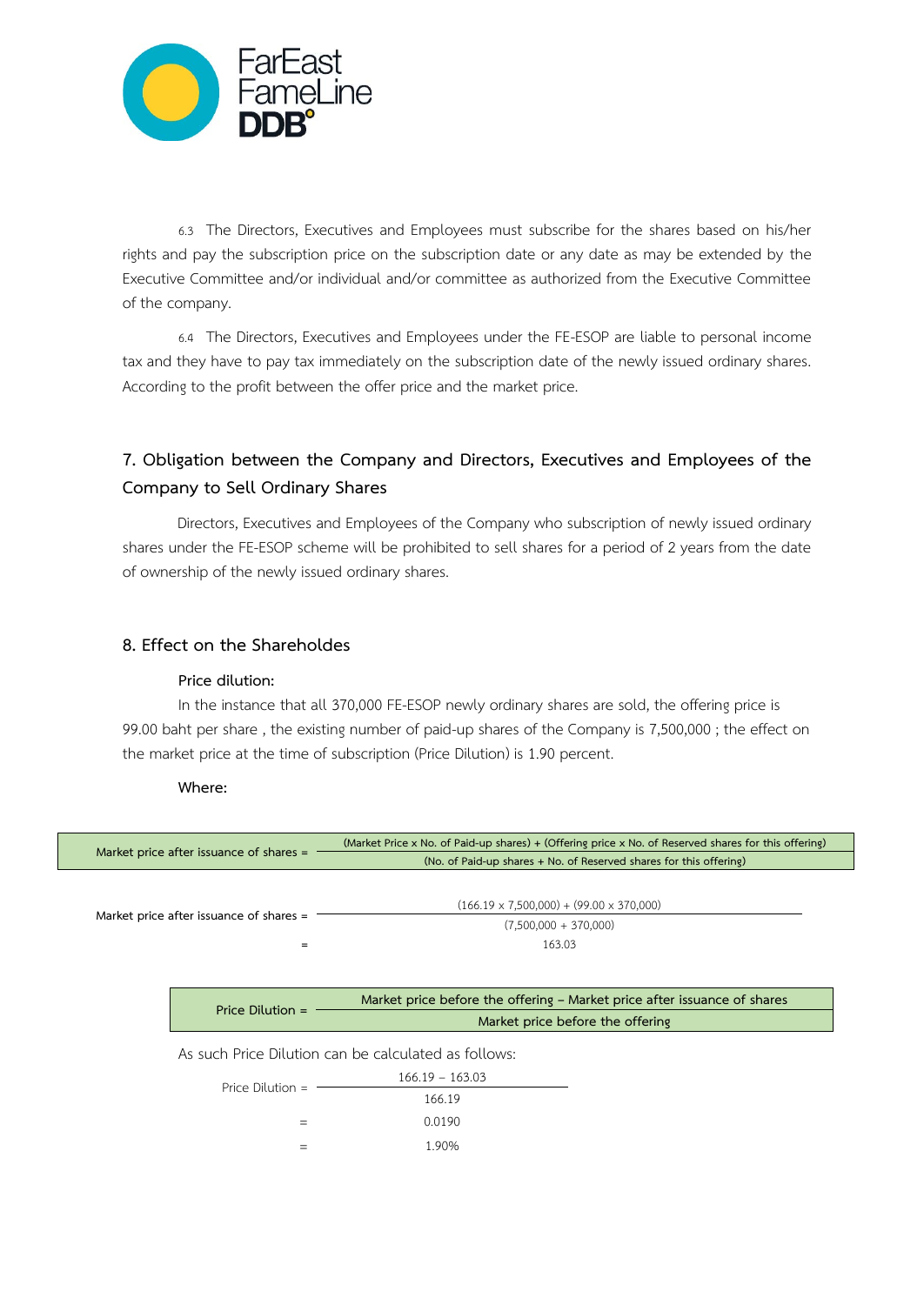

### **Earnings per Share Dilution**

The 2017 consolidated financial statements , the Company have 126,783,583 of net profit. The Earnings of the Company's Shares will be diluted by 4.70 percent.

|                                      | Earnings Per Share (Before issuance) – Earnings Per Share (after issuance) |
|--------------------------------------|----------------------------------------------------------------------------|
| Earnings per Share Dilution =        | <b>Earnings Per Share (Before issuance)</b>                                |
| Earnings Per Share (Before issuance) | $= 126,783,853 / 7,500,000$<br>$= 16.9045$ Baht/Share                      |
| Earnings Per Share (After issuance)  | $= 126,783,853$ / 7,500,000 + 370,000)<br>$= 16.1098$ Baht/Share           |
| Earnings Per Share Dilution          | $=(16.9045 - 16.1098)/16.9045$<br>$= 0.0470$<br>$= 4.70\%$                 |

### **Effect on the voting rights of existing shareholders (Control Dilution)**

If the FE-ESOP Subscribe for 370,000 Shares and based on the current paid-up shares of 7,500,000, the effect on control dilution will be 4.70 percent based on the following formula:



# **9. Right of shareholders to oppose the newly issued ordinary shares to the Directors, Executives and Employees of the Company**

Based on the Notification of Office of the Capital Market Supervisory Board Tor Jor 32/2008 dated 15 December 2008, this issuance of newly ordinary shares is considered under a normal case and must be approved by the shareholders meeting with not less than three-fourths of the shareholders or proxies present and eligible to vote. In addition, the shares held by shareholders who object the issuance of newly issued ordinary must not exceed 10% of total votes of shareholders or proxies present at the meeting.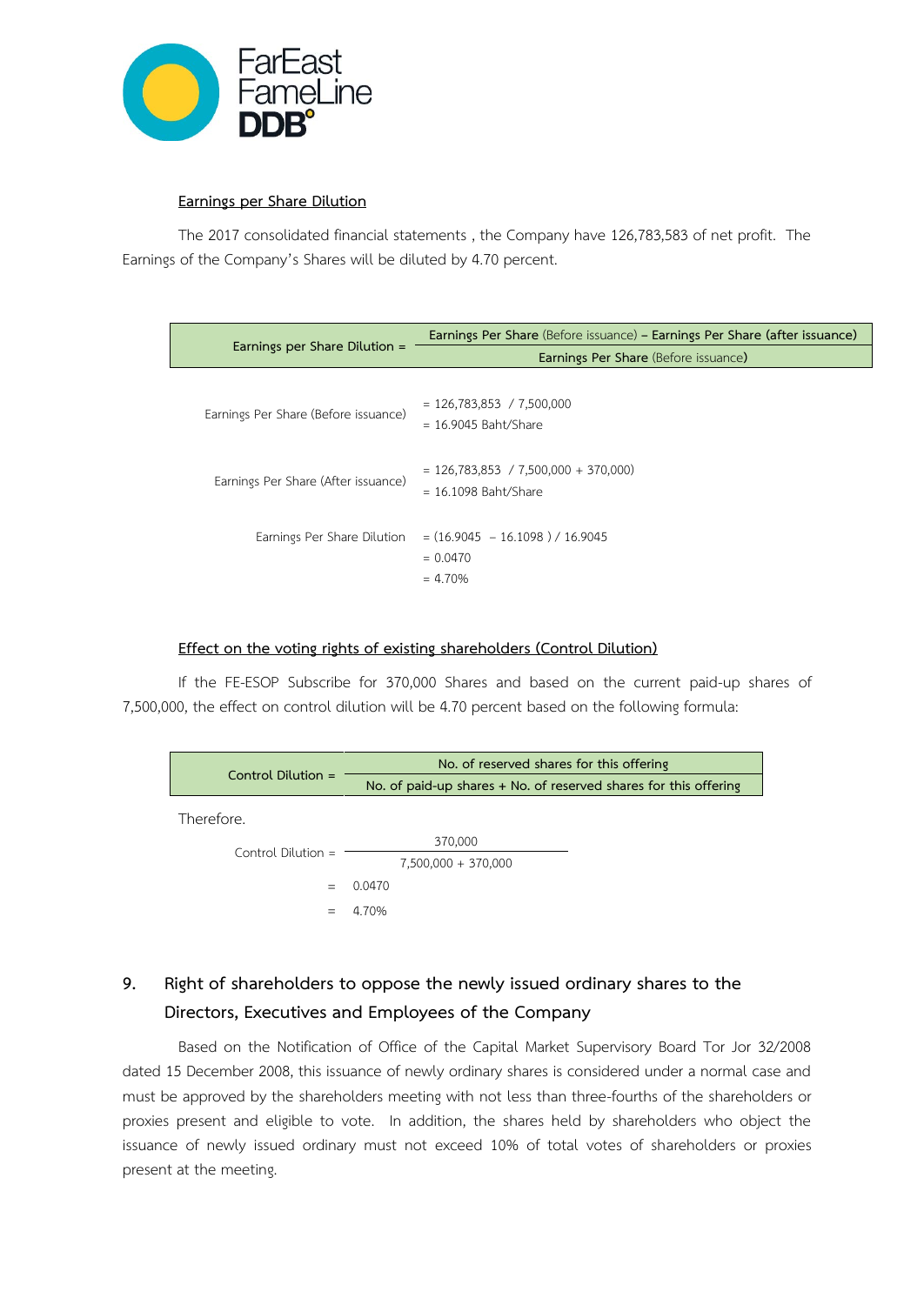

# **10. Independent Directors whom shareholders may appoint as proxy to attend the meeting and exercise the rights on their behalf.**

Name of Independent Directors and number of their allotted shares:

- 1. Mr. Khachornsakdi Vanaratseath allotted shares
- 2. Mr. Amorn Asvanunt allotted shares
- 3. Mr.Vichit Tantianunanont allotted shares
- 4. Mrs. Chattong Tippayakalin allotted shares

# **11. Opinion of the Board of Directors in the case of offering the newly issued shares at discount**

### **11.1 Benefits expected compared to the discount granted**

The Board of Directors deemed that FE - ESOP with the offering price of Baht 99.00 is rewarding and beneficial to the Company in motivating the competent personnel who are a part of the Company's achievement so that they will be encouraged to perform their work to the fullest and create maximum return for the Company. The Board of Directors believes that the benefits from the better performance of the Company is worth comparing with the discount granted from the difference between the offering price and the market price.

## **11.2 Appropriateness and the rationale behind the selected market price and the offering price**

The Board of Directors is of the opinion that the offering price of Baht 99.00 for FE - ESOP which shall be considered as the discount price from the market price by 40.43 percent, is appropriate in persuading the personnel to put their best efforts to the Company's operations. In addition, the market price determination with reference to the weighted average price of 15 consecutive trading days prior to the date on which the Board resolved this matter (calculated based on the market price from  $1 - 21$  June 2018 resulting in an average market price of Baht 166.19), is reasonable and appropriate as it reflects the real trading price of the Company's shares.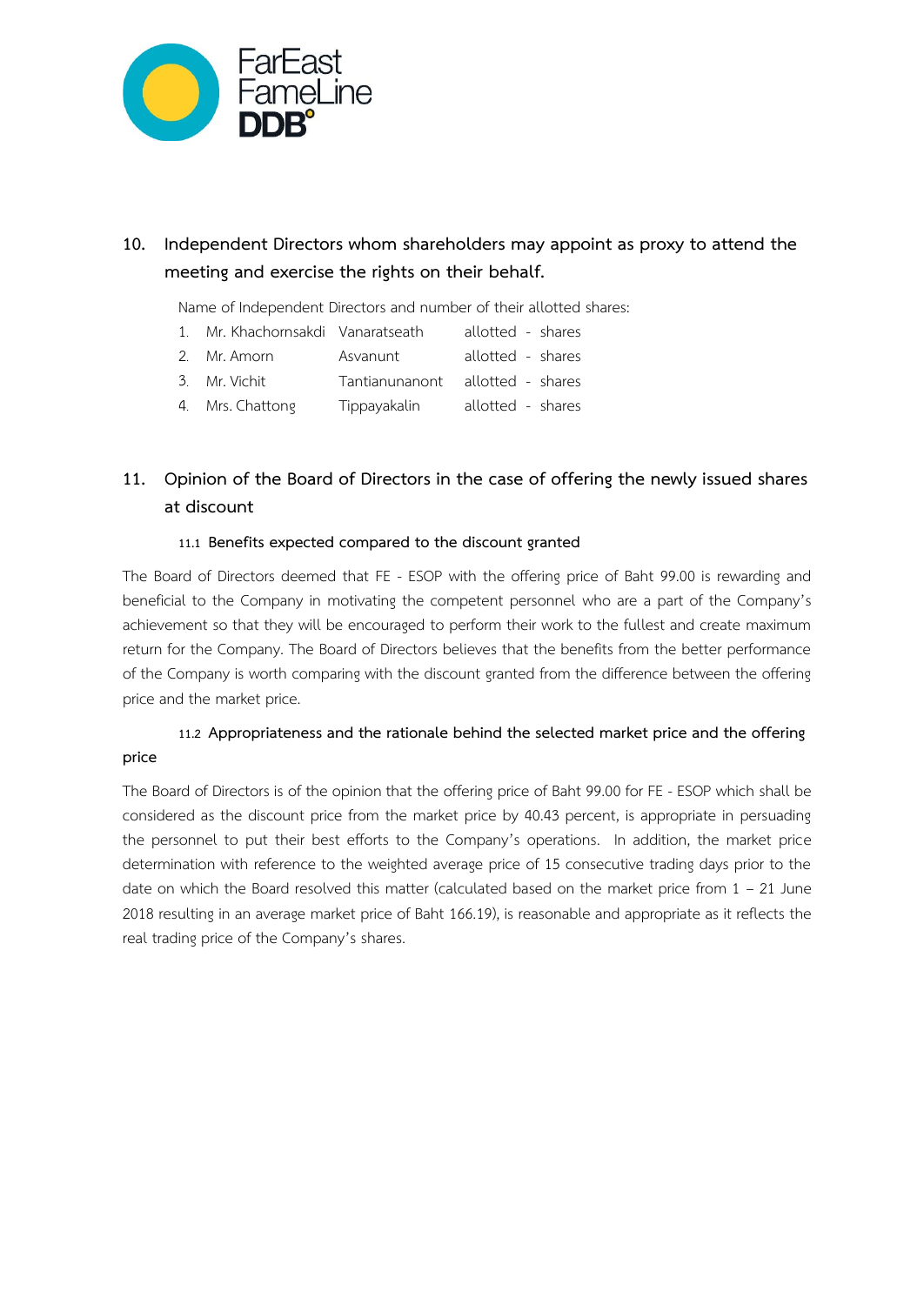

# **Capital Increase Report Form (F53-4) Far East Fame Line DDB Public Company Limited June 22, 2018**

We, Far East Fame Line DDB Public Company Limited ("Company"), hereby report the resolutions of the Board of Director Meeting No. 231 (5/2018) held on June 22, 2018 at 14.00 hours.

### **1. The increase of the registered capital**

The Board of Directors' meeting approved of the capital increase of Baht 3,700,000.00 (from the existing registered capital of Baht 75,000,000.00 to Baht 78,700,000.00 by issuing 370,000 ordinary shares at par value of Baht 10.00 which are reserved for Terms of the Offering of 370,000 Newly Issued Ordinary Shares to Directors, Executives and Employees of Far East Fame Line DDB Public Company Limited (FE-ESOP)

| Type of Capital                               | Type of  | Number of       | Par value (Baht | Total (Baht) |
|-----------------------------------------------|----------|-----------------|-----------------|--------------|
| Increase                                      | shares   | shares (shares) | per share)      |              |
| Specific purpose of<br>utilizing the proceeds | Ordinary | 370,000         | 10.00           | 3,700,000    |

### **2. Allotment of new shares**

## **2.1 Details of allotment**

| Allotted to                                                                                            | Type/Number<br>(shares) | Sale price per<br>share (Baht) | Date and time<br>of subscription<br>and share<br>payment | Remark |
|--------------------------------------------------------------------------------------------------------|-------------------------|--------------------------------|----------------------------------------------------------|--------|
| Right Offering                                                                                         |                         |                                |                                                          |        |
| Public Offering                                                                                        |                         |                                |                                                          |        |
| Private Placement                                                                                      |                         |                                |                                                          |        |
| To accommodate issuing<br>and offering newly<br>issued ordinary shares to<br>Directors, Executives and | 370,000                 | Baht 99.00 per 1<br>shares     | Remark 1,2                                               |        |
| Employees of the<br>Company (FE-ESOP)                                                                  |                         |                                |                                                          |        |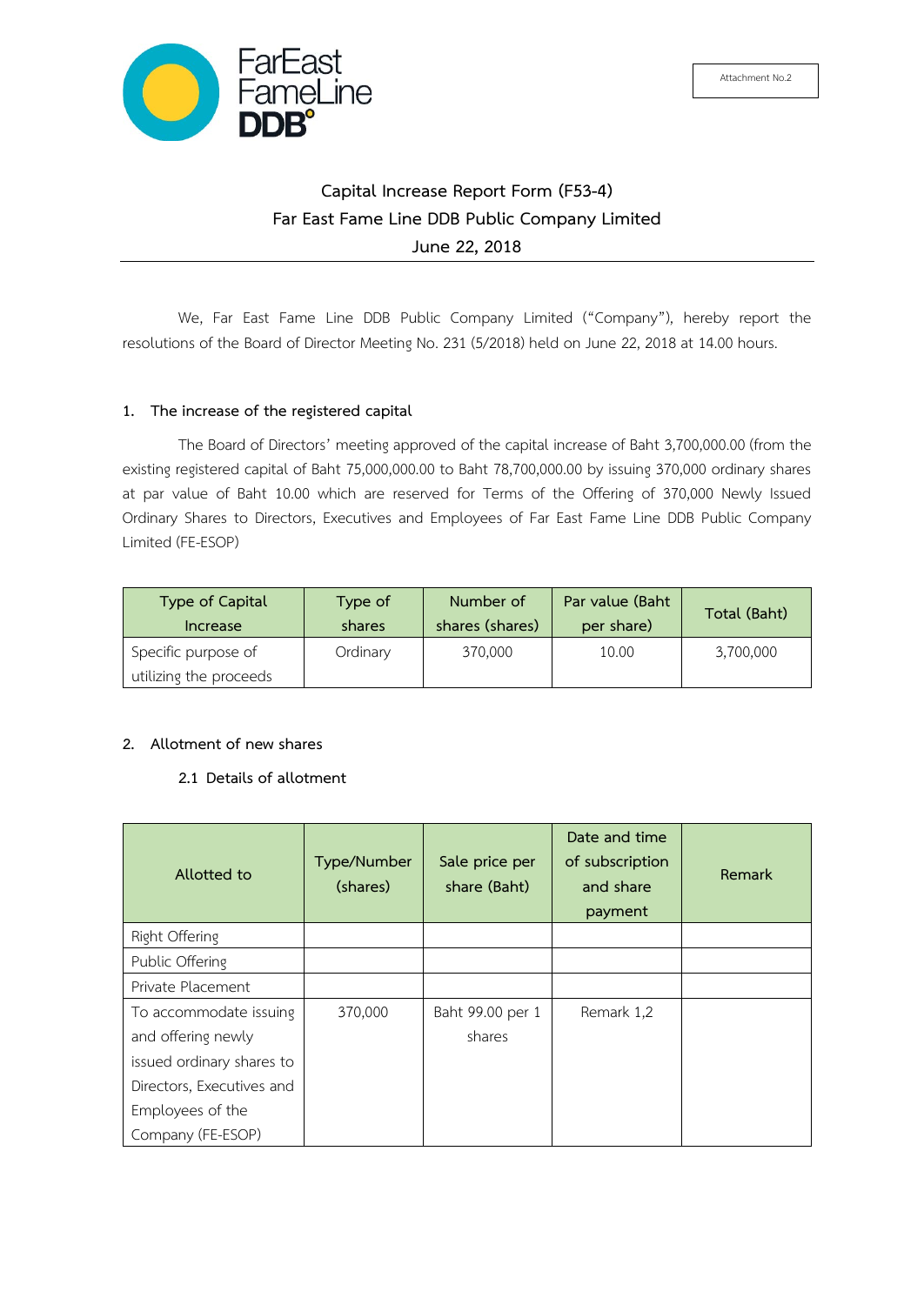

- Remark: 1. Authorized the Executive Committee and/or individual and/or committee as authorized from the Executive Committee of the company to consider and determine other details with regard to the allocation of newly issued ordinary shares including, but not limited to
	- (1) Determine, amend and add any details and condition which are required and related to the issuance and offering of newly issued ordinary shares in so far as legally permissible or the same is not material e.g. date, time and method of the issuance and offering of newly issued ordinary shares, the issuance and offering method of newly issued ordinary shares;
	- (2) Entering into negotiation, agreement and execution of the relevant documents and agreements as well as taking any action in connection with the allocation of newly issued ordinary shares
	- (3) Execution of application for permission and waiver, any necessary evidence in connection with the allocation of such newly issued ordinary shares, including the arrangement and submission of application for such permission and waiver, documents and evidence to relevant authorities or agencies, listing such newly issued ordinary shares on the SET and being empowered to take any other action which is necessary for the allocation of such newly issued ordinary shares
	- 2. The Company shall issue and allocate 370,000 units of newly issued ordinary shares to Directors, Executives and Employees of the Company and empower the Executive Committee and/or individual and/or committee as authorized from the Executive Committee of the company to consider and determine the qualification of Directors Executives and Employees of the Company who are eligible to receive the newly issued ordinary shares and amount of the newly issued ordinary shares which each Directors, Executives and Employees of the Company shall receive.
- **2.2 Action to be taken by the Company when there are fractions of shares** 
	- None-

#### **3. Schedule for the shareholders' meeting to approve the capital increase/share allotment**

The Extraordinary Meeting of Shareholders No.1/2018 which was held on 1 July, 2018 at 14.30 hours at Far East Fame Line DDB Plc. 465/1-467 Si Ayutthaya Rd., Thungphayathai, Ratchathewi, Bangkok.

The list of shareholders eligible to attend the Extraordinary Meeting of Shareholders No.1/2018 will be determined on July9, 2018 (Record Date).

## **4. Approval of the capital increase/share allotment by relevant governmental agency and approval conditions**

4.1 The company will register the increase of registered capital and paid-up capital with the Department of Business Development, Ministry of Commerce.

4.2 The Stock Exchange of Thailand: To request approval for trading the newly issued ordinary shares in the Stock Exchange of Thailand.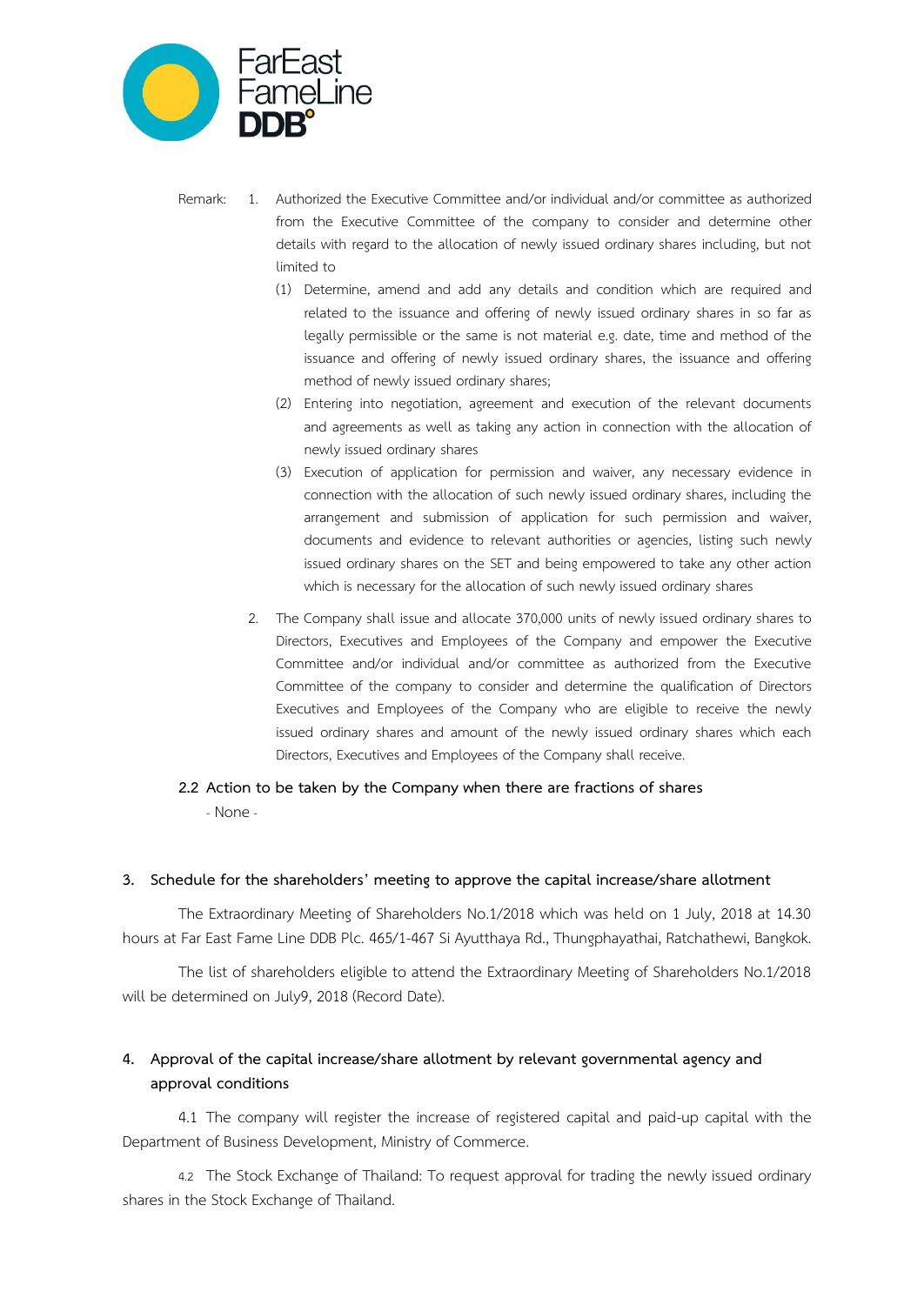

## **5. Objectives of the capital increase and plans for utilizing proceeds received from the capital increase**

### **5.1 Objective of the capital increase**

To encourage directors, executives and employees of the Company in working for procuring the best interest of the Company as well as to retain the key personnel who is skilled which is important to the improvement of the competitiveness of the Company.

## **5.2 The plans for utilizing proceeds received from the capital increase**

The Company shall utilize all proceeds from the capital increase as a working capital of the Company

### **6. Potential benefits for the Company from capital increase/share allotment**

6.1 The FE-ESOP will serve as motivation and reward for the contribution, dedication and performance of Directors, Executives and Employees so that they will be encouraged to perform their work to the fullest and create maximum return for the Company and its shareholders.

6.2 To retain the Directors, Executive and Employees with outstanding performance and who are irreplaceable, to work with the Company and its subsidiaries in the long run to help the Company achieve its goals.

6.3 To be benefit for the growth of the Company.

## **7. Potential benefits for shareholders from capital increase/share allotment**

7.1 New ordinary shares allocated to Directors, Executives and Employees to motivate quality personnel to join the company.

7.2 The right to receive dividend ( The list of shareholders in the registration book that submitted to the Ministry of Commerce).

7.3 The money received from newly issued ordinary shares will be able to be utilized for future business expansions to achieve Company goals.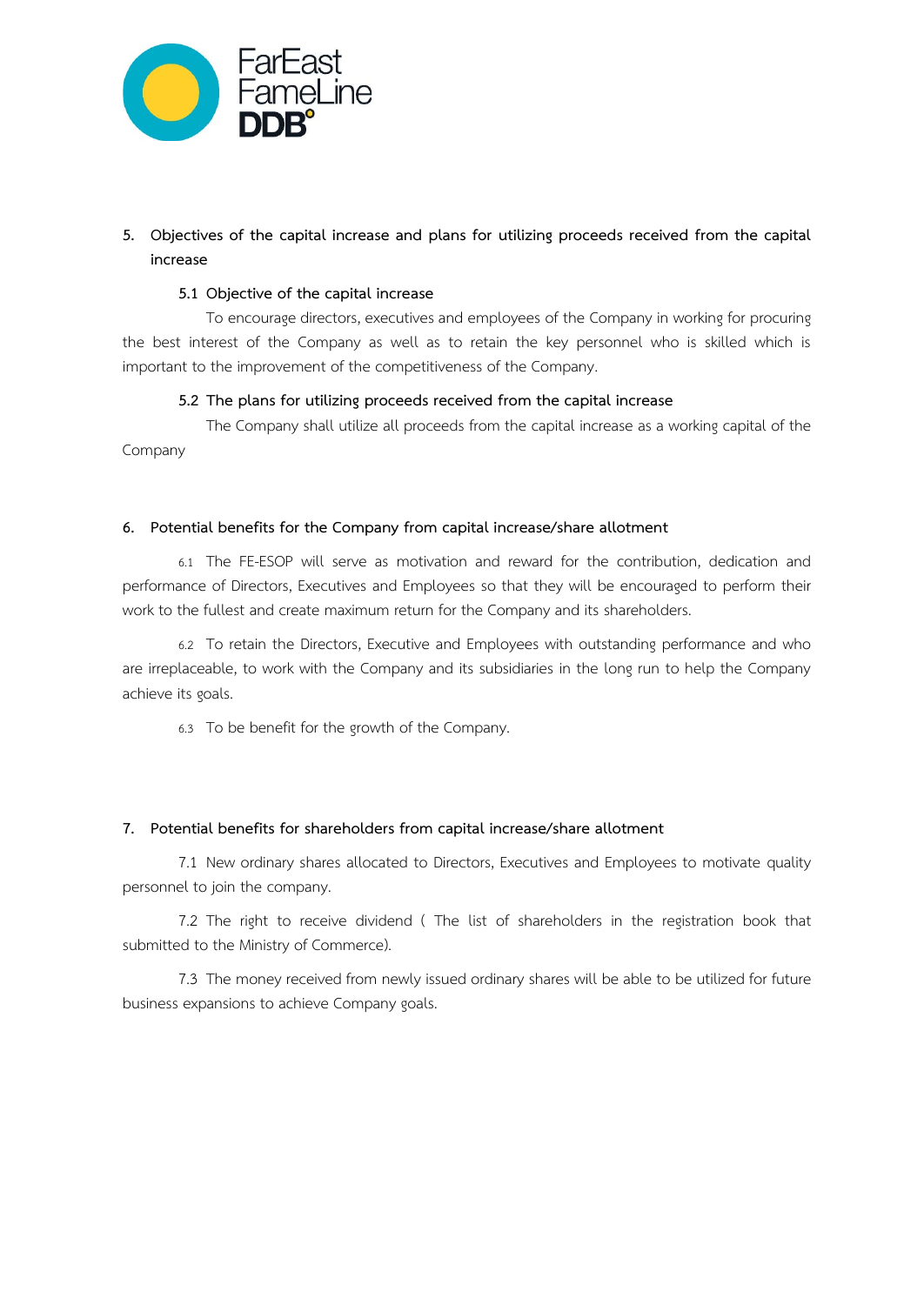

### **8. Other details necessary for shareholders to approve the capital increase/share allotment**

### **Price dilution:**

In the instance that all 370,000 FE-ESOP newly ordinary shares are sold, the offering price is 99.00 baht per share , the existing number of paid-up shares of the Company is 7,500,000 ; the effect on the market price at the time of subscription (Price Dilution) is 1.90 percent.

**Where:** 

| Market price after issuance of shares = |                                         | (Market Price x No. of Paid-up shares) + (Offering price x No. of Reserved shares for this offering) |
|-----------------------------------------|-----------------------------------------|------------------------------------------------------------------------------------------------------|
|                                         |                                         | (No. of Paid-up shares + No. of Reserved shares for this offering)                                   |
|                                         |                                         |                                                                                                      |
|                                         |                                         | $(166.19 \times 7,500,000) + (99.00 \times 370,000)$                                                 |
|                                         | Market price after issuance of shares = | $(7,500,000 + 370,000)$                                                                              |
|                                         | $=$                                     | 163.03                                                                                               |
|                                         |                                         |                                                                                                      |
|                                         |                                         |                                                                                                      |
|                                         |                                         | Market price before the offering - Market price after issuance of shares                             |
|                                         | Price Dilution $=$                      | Market price before the offering                                                                     |
|                                         |                                         | As such Price Dilution can be calculated as follows:                                                 |
|                                         |                                         | $166.19 - 163.03$                                                                                    |
|                                         | Price Dilution $=$                      |                                                                                                      |
|                                         |                                         | 166.19                                                                                               |
|                                         | $=$                                     | 0.0190                                                                                               |
|                                         | $=$                                     | 1.90%                                                                                                |
|                                         |                                         |                                                                                                      |

### **Earnings per Share Dilution**

The 2017 consolidated financial statements , the Company have 126,783,583 of net profit. The Earnings of the Company's Shares will be diluted by 4.70 percent.

|                                      | Earnings Per Share (Before issuance) - Earnings Per Share (after issuance) |  |
|--------------------------------------|----------------------------------------------------------------------------|--|
| Earnings per Share Dilution =        | Earnings Per Share (Before issuance)                                       |  |
| Earnings Per Share (Before issuance) | $= 126,783,853 / 7,500,000$<br>$= 16.9045$ Baht/Share                      |  |
| Earnings Per Share (After issuance)  | $= 126,783,853$ / 7,500,000 + 370,000)<br>$= 16.1098$ Baht/Share           |  |
| Earnings Per Share Dilution          | $=(16.9045 - 16.1098) / 16.9045$<br>$= 0.0470$<br>$= 4.70%$                |  |